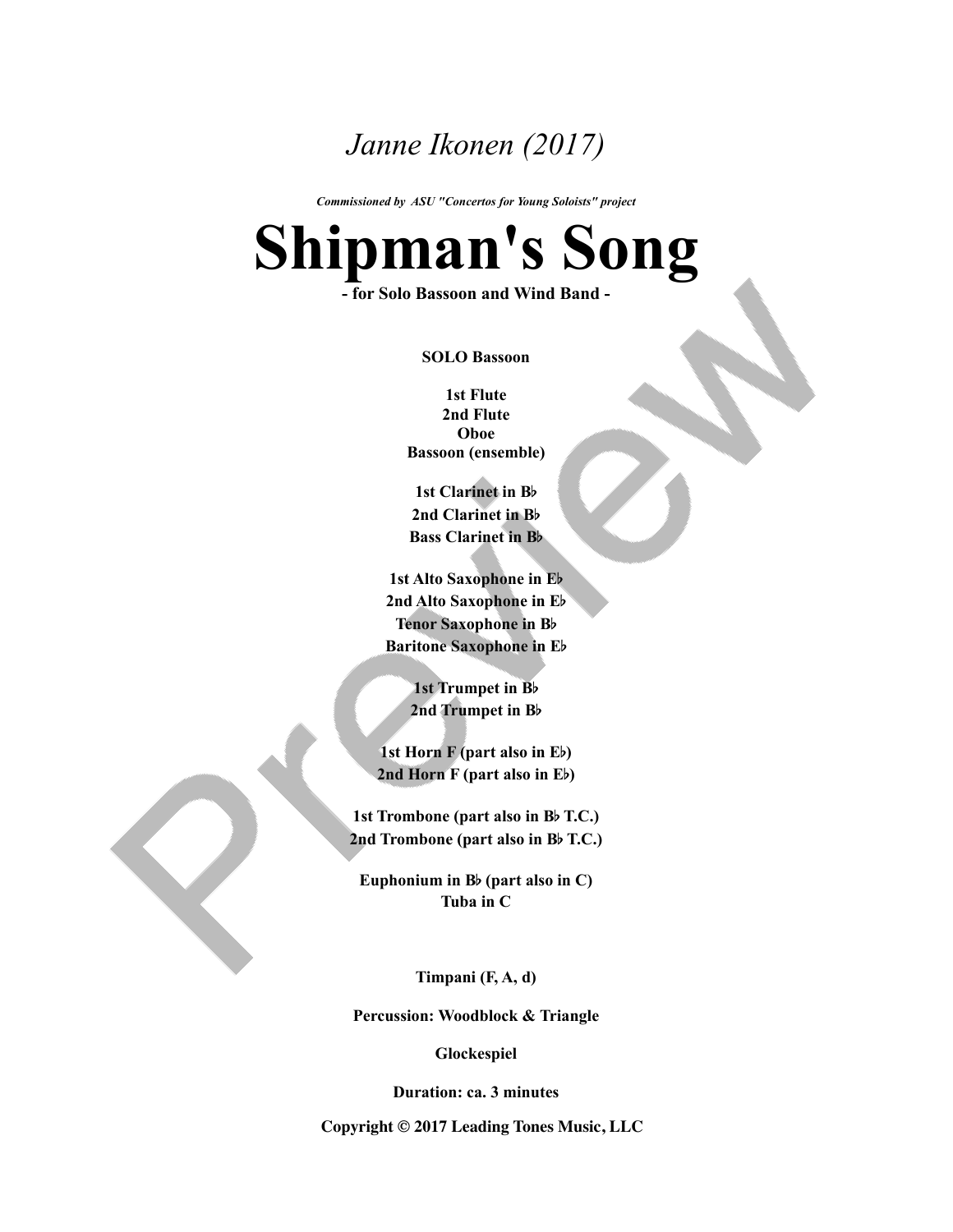*Commissioned by ASU "Concertos for Young Soloists" project*

**Shipman's Song**

- for Solo Bassoon and Wind Band -

*Janne Ikonen 2017*



Shipmans' Song for Bsn. & Band Tens Music, LLC<br>This score is not authorized for performance. Authorized copies may be purchased at www.leadingtonesmusic.com أThis score is not authorized for performance. Authorized copie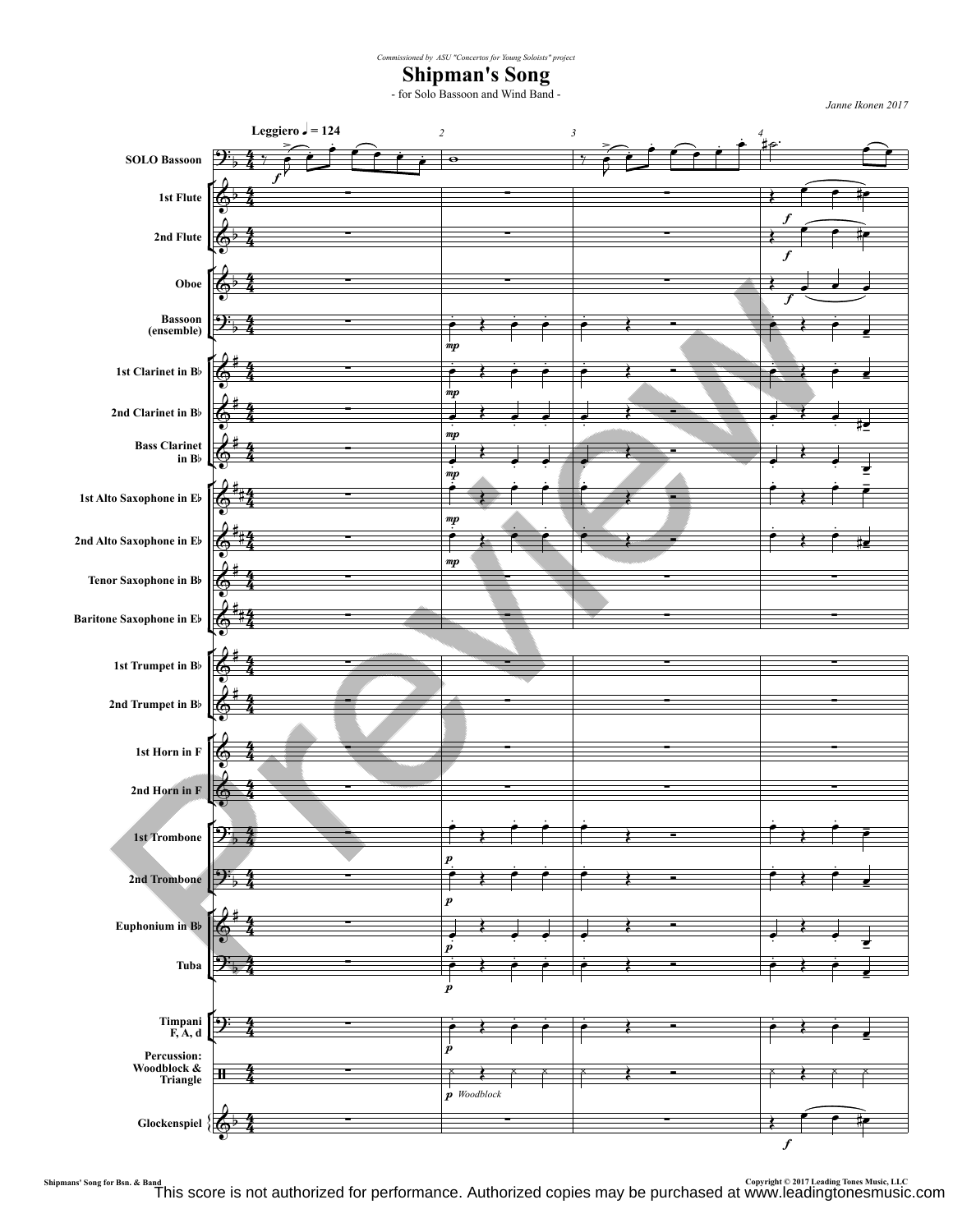

Copyright  $@$  2017 Leading Tones Music, LLC

Shipmans' Song for Bsn. & Band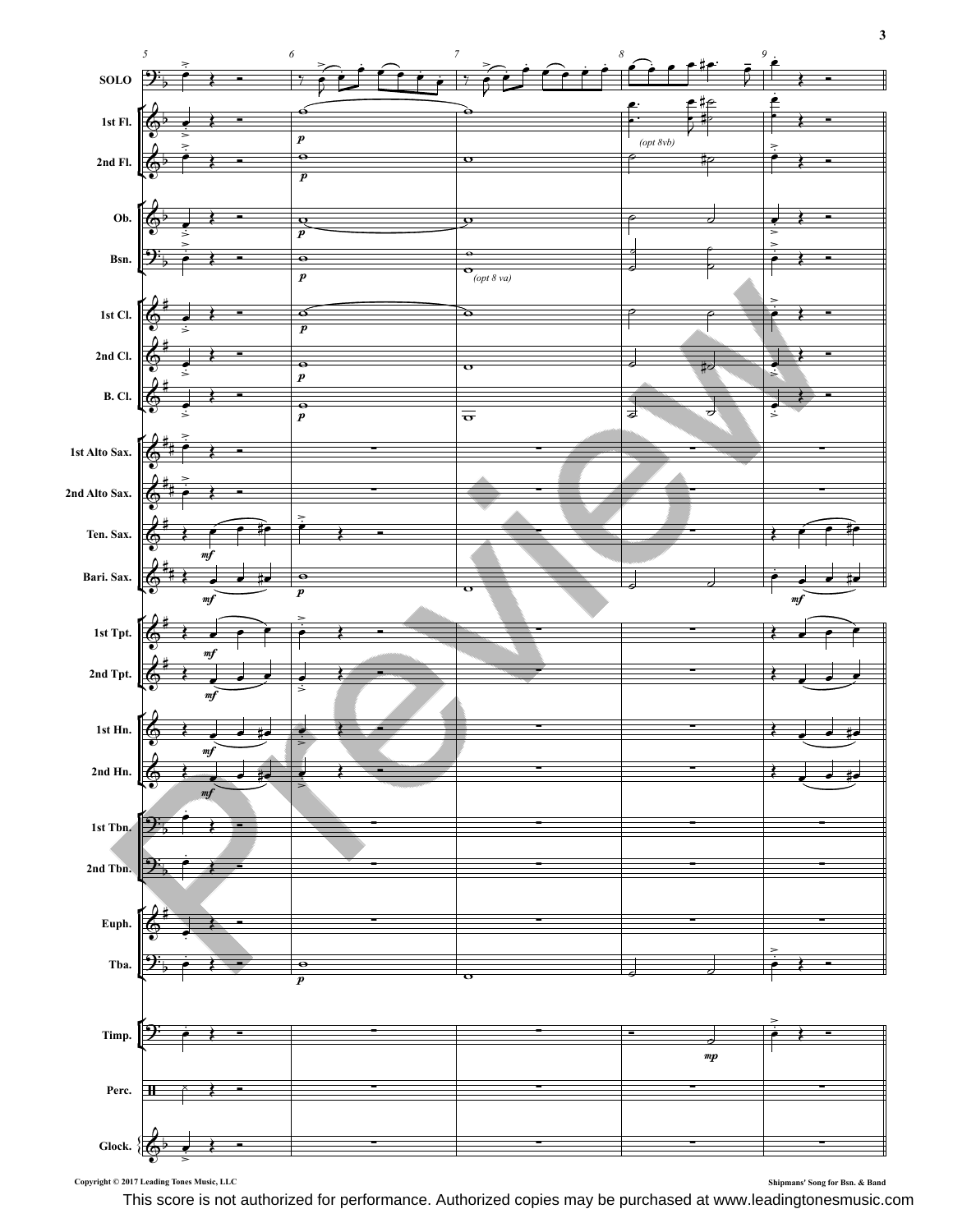

 $\blacksquare$  **Song for Bsn. &** Band **Shipmans'**  $\blacksquare$  **Solution**  $\blacksquare$  **Copyright**  $\blacksquare$  **2017** Leading Tones Music, LLC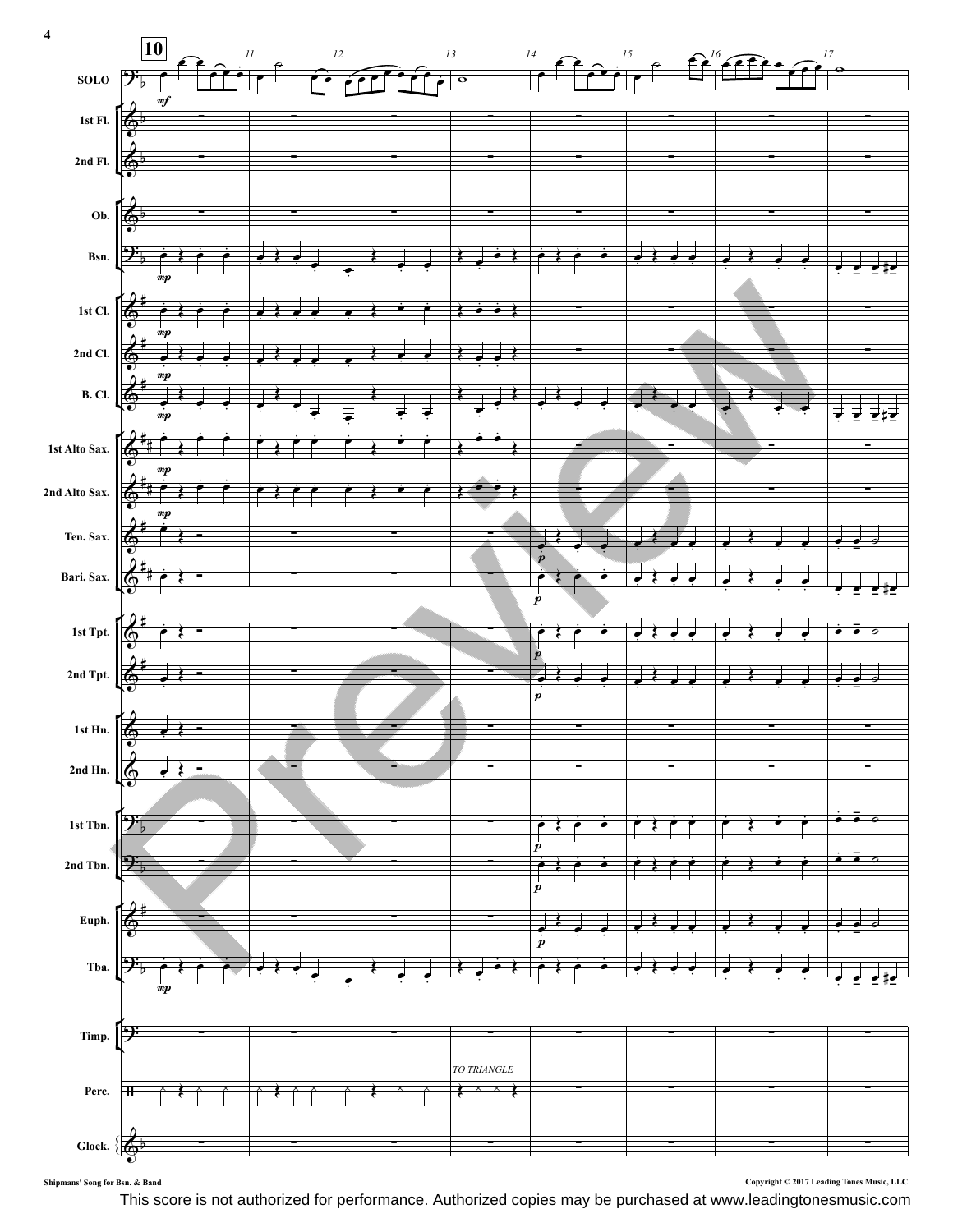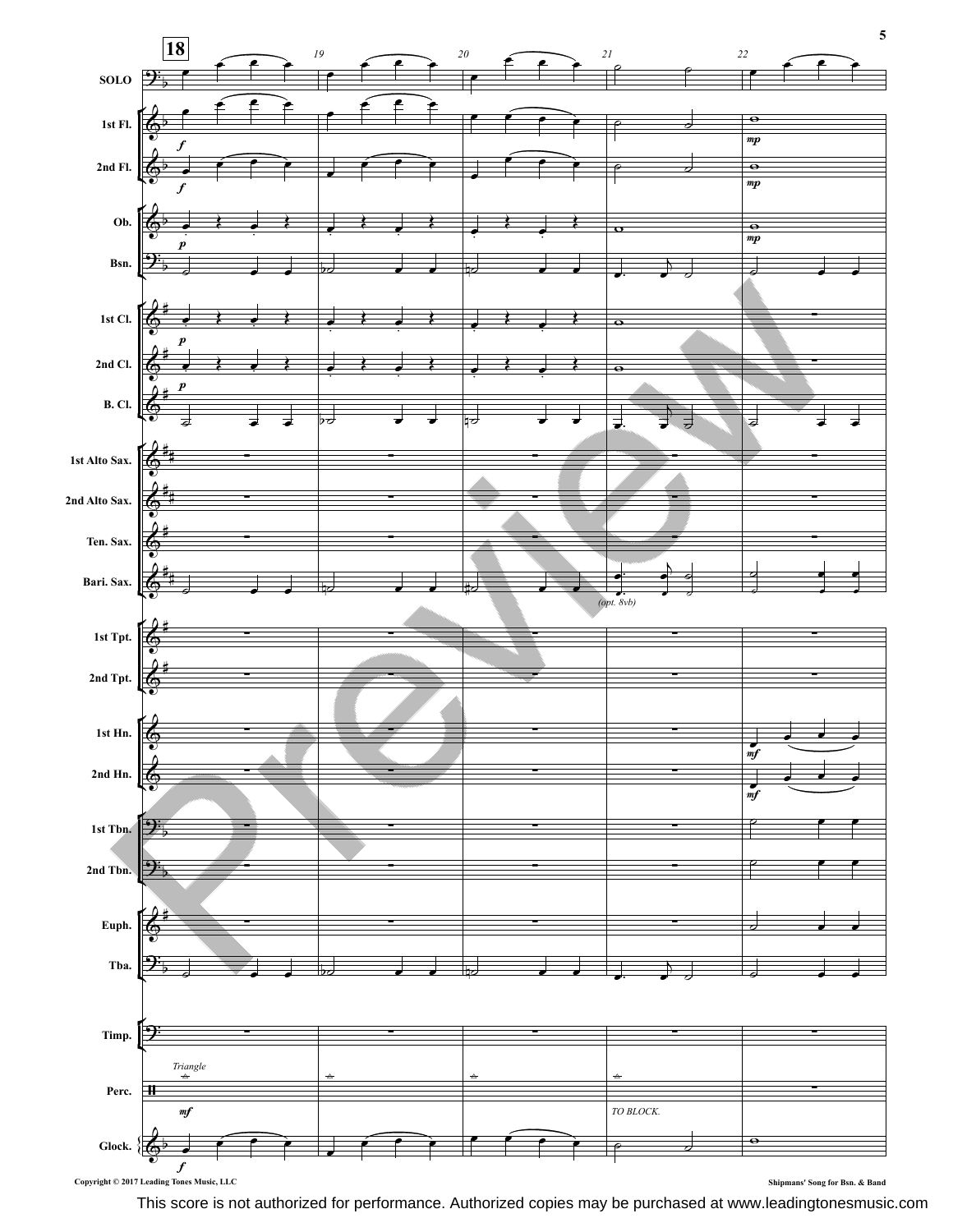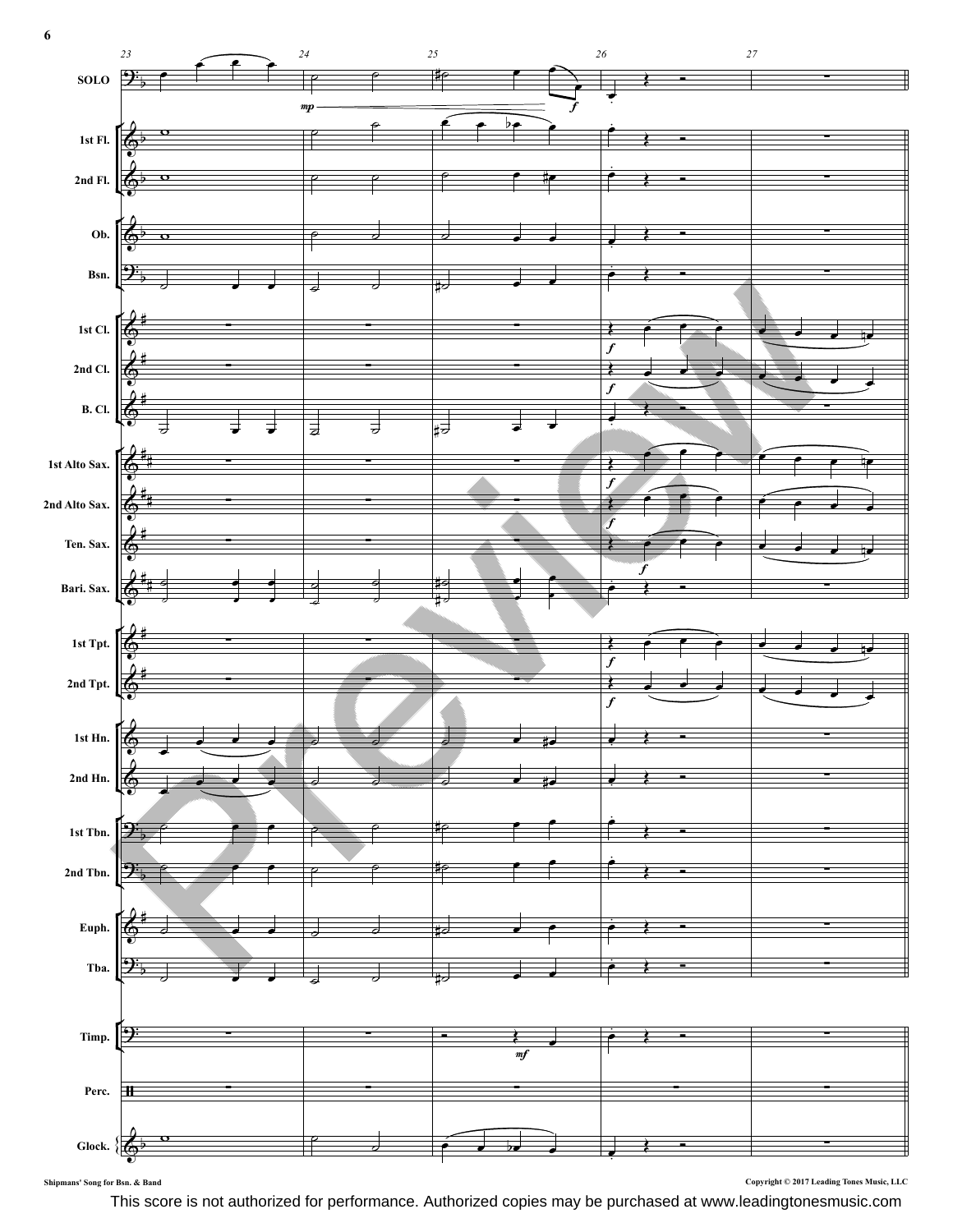

**Copyright © 2017Leading Tones Music, LLC Shipmans' Song for Bsn. & Band**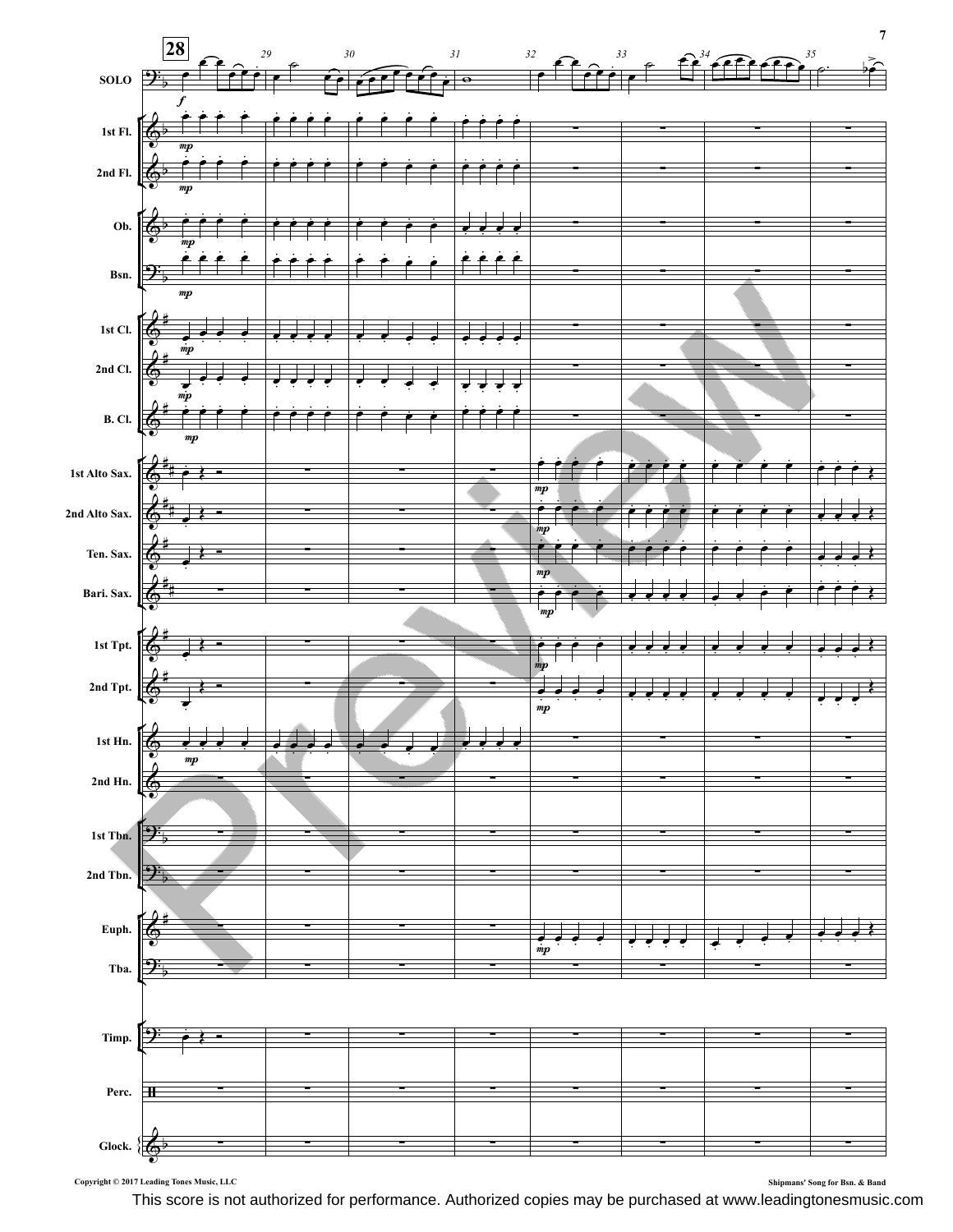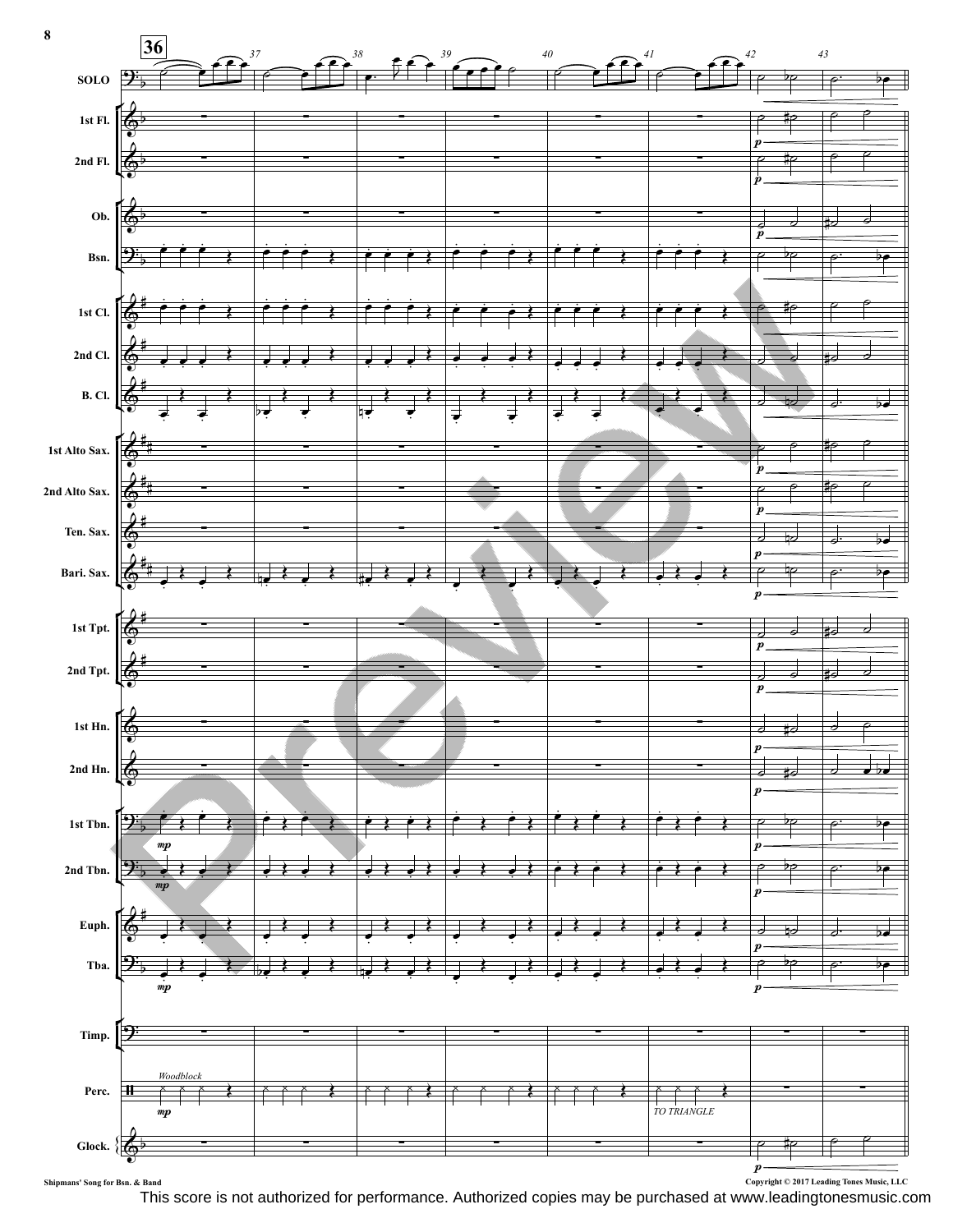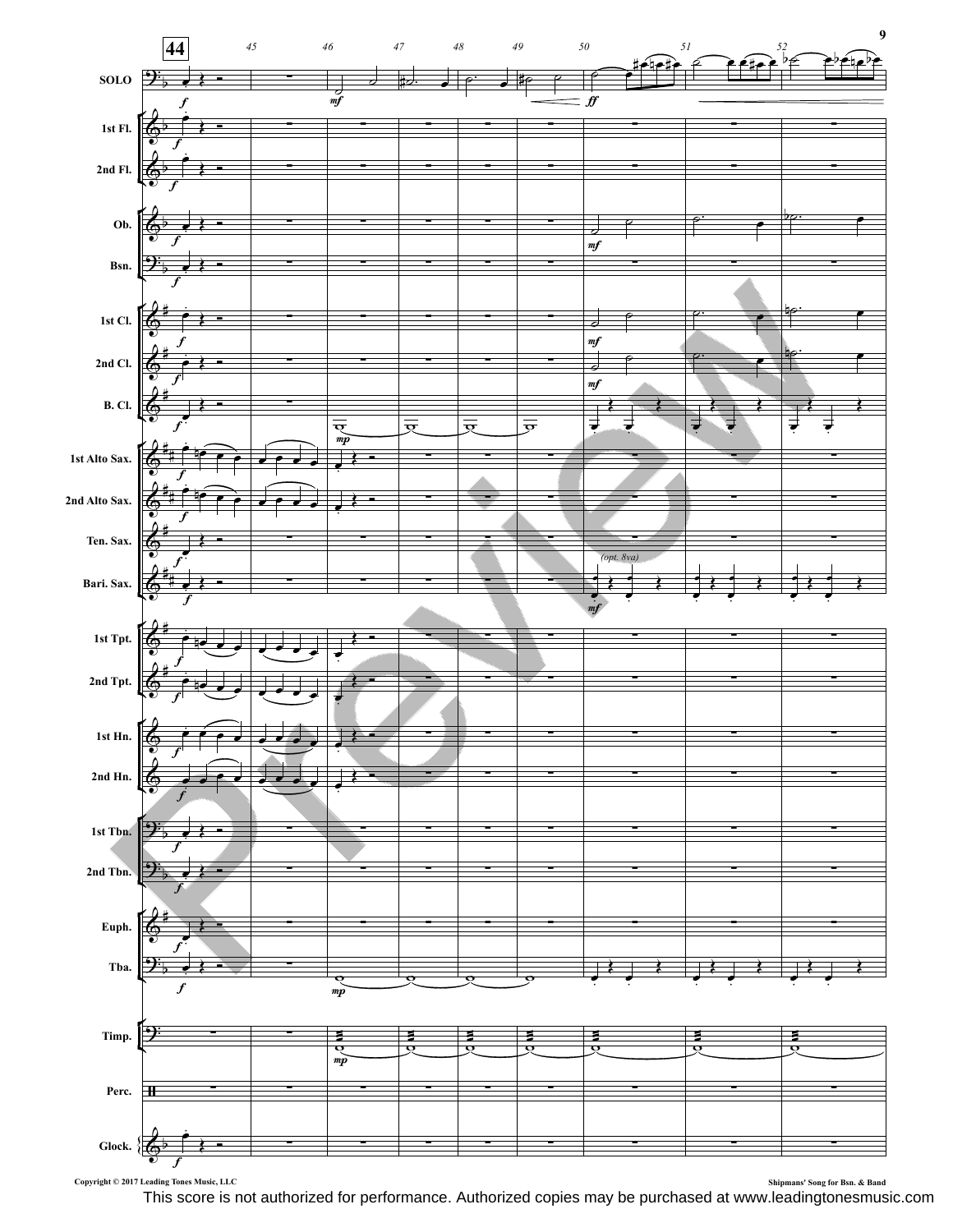

Shipmans' Song for Bsn. & Band Copyright © 2017 Leading Tones Music, LLC<br>This score is not authorized for performance. Authorized copies may be purchased at www.leadingtonesmusic.com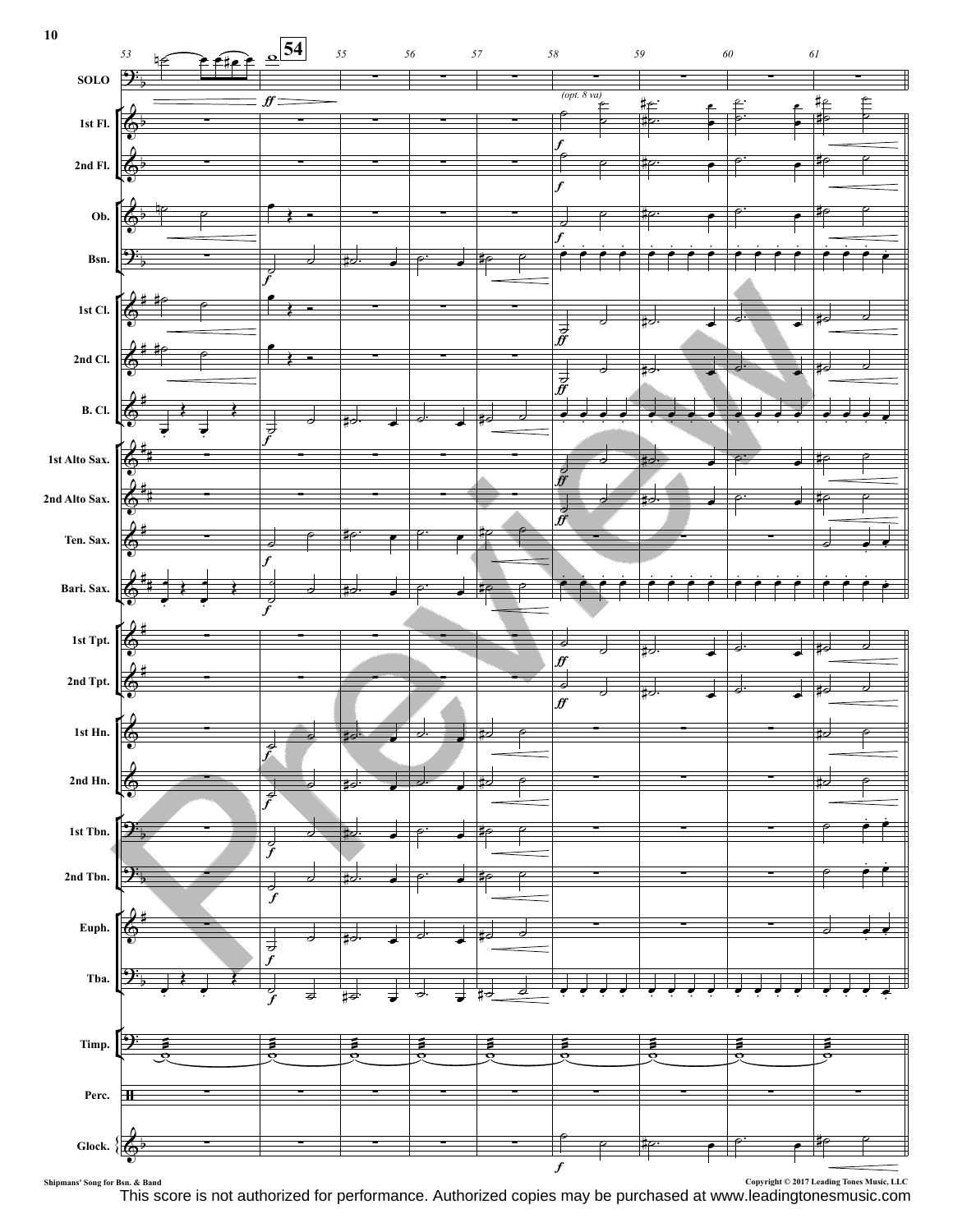

Copyright  $\copyright$  2017 Leading Tones Music, LLC

Shipmans' Song for Bsn. & Band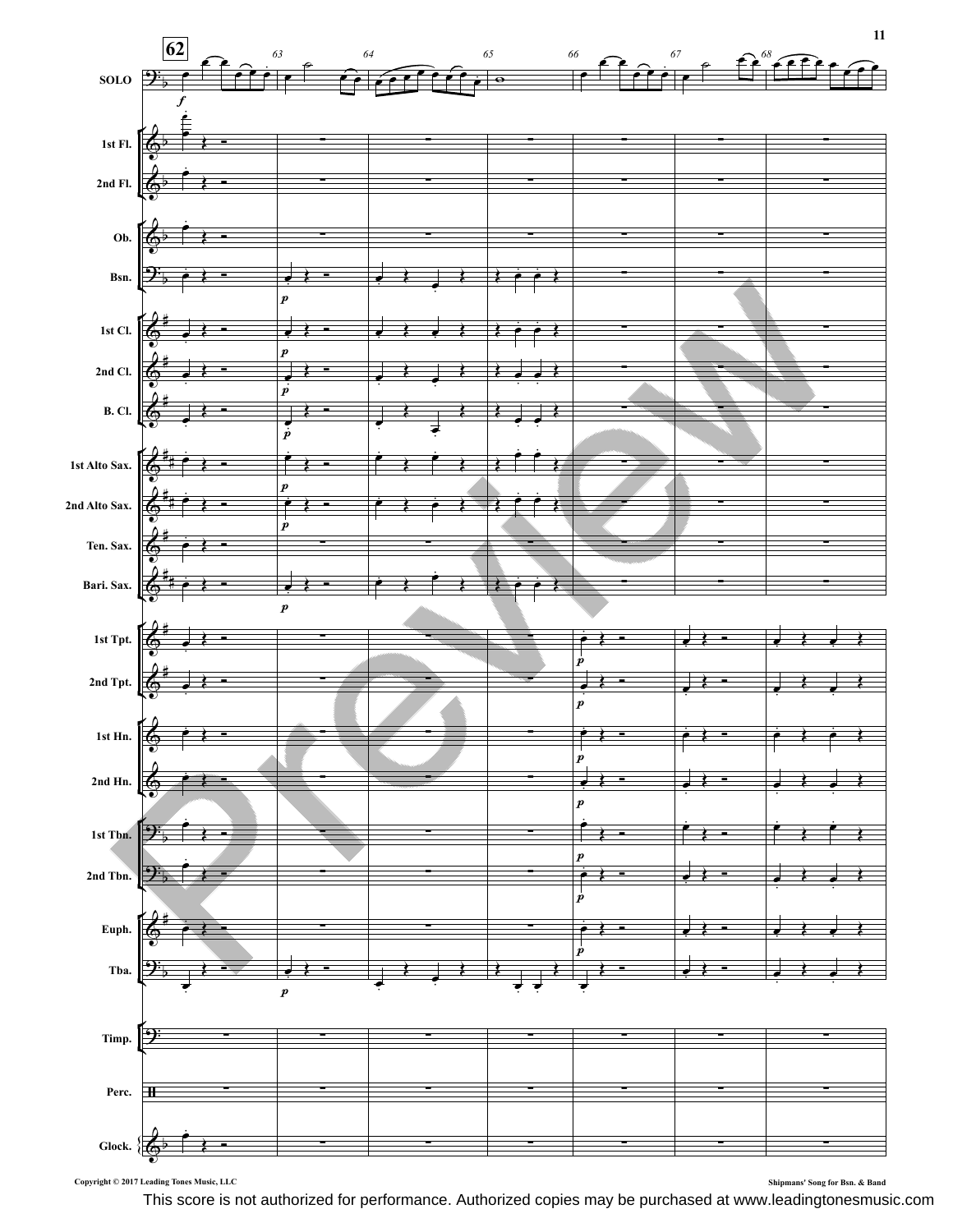

This score is not authorized for performance. Authorized copies may be purchased at www.leadingtonesmusic.com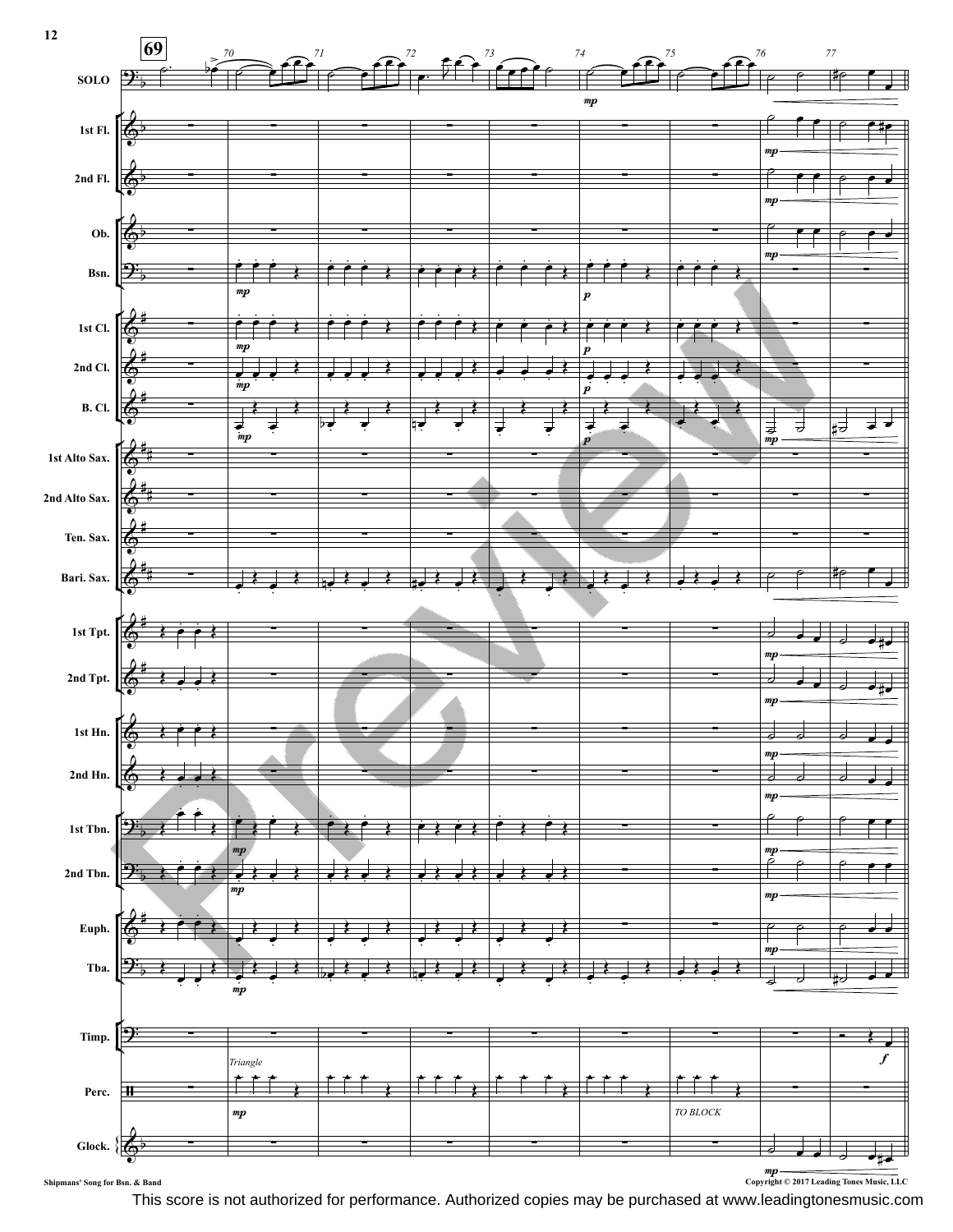

This score is not authorized for performance. Authorized copies may be purchased at www.leadingtonesmusic.com